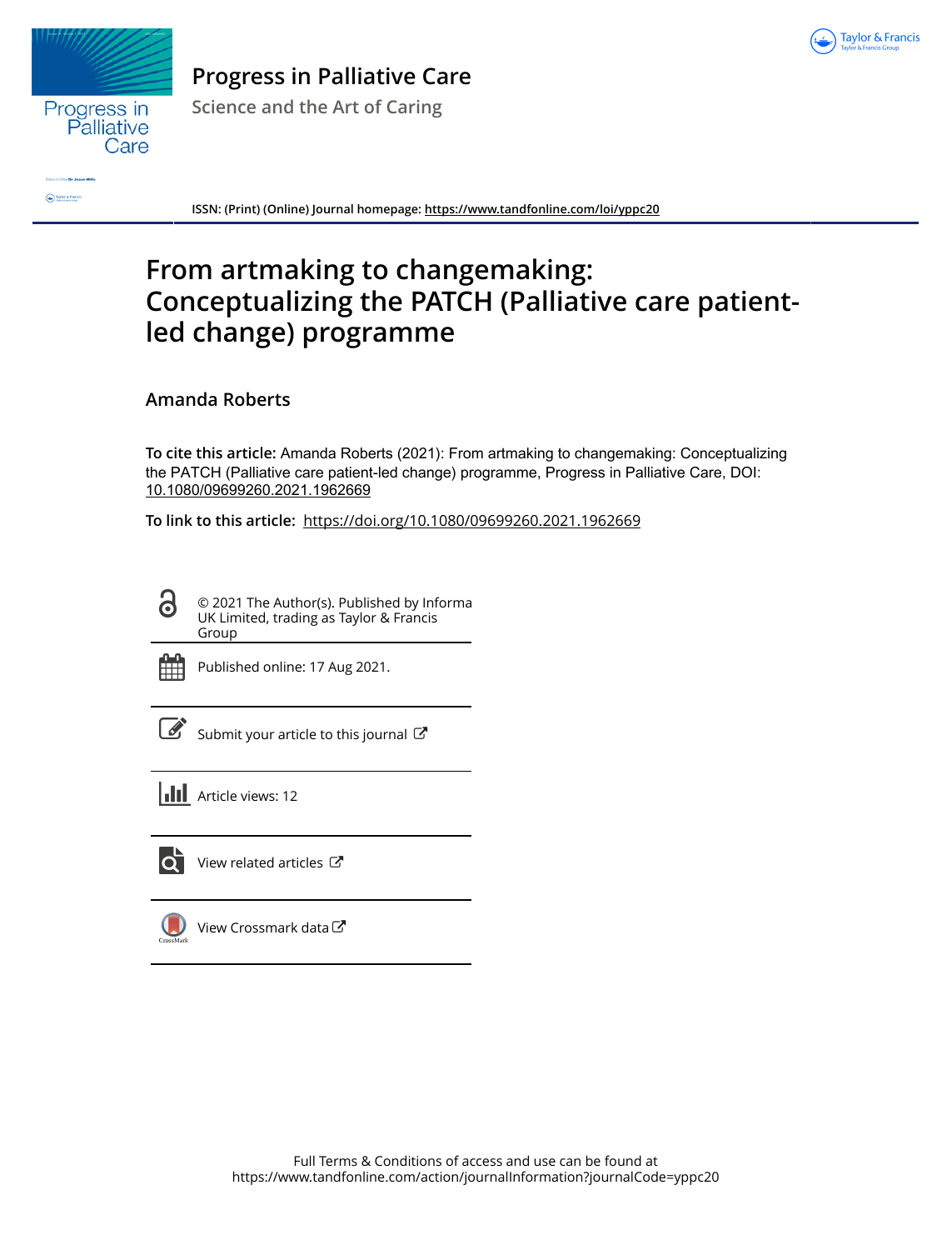# From artmaking to changemaking: Conceptualizing the PATCH (Palliative care patient-led change) programme

### Amanda Roberts

School of Education, University of Hertfordshire, UK

This article charts the learning from an online, artmaking programme supporting individuals with a lifelimiting illness. The programme sought to fill a gap caused by the temporary closure of face-to-face UK hospice-based day therapy programmes during the COVID-19 pandemic. Participants' comments on this arts-based programme illustrated the sense of disrupted and diminished identity, linked to a deceased sense of agency, which terminal illness can bring. Responding to this need for increased agency led to the development of the PATCH (Palliative care patient-led change) programme. Individuals with a terminal illness will be invited to join an online collaborative group, to identify a specific issue they wish to address and to lead the change they wish to see. The PATCH group will be supported by a facilitator and a team of volunteers, whose roles will include supporting participants in planning and executing their change strategy. This article presents the conceptual underpinning for the PATCH programme, offering a tentative theory of the relationship between identity, moral purpose, agency, illness and the leadership of change for those living with a life-limiting illness. Challenging stereotypical views of palliative care patients, it explores a new community and asset-based approach to end-of-life care which supports individuals at the end of life in developing a positive self-view.

Keywords: Palliative care, Leadership, Change, Agency, Moral purpose, Identity

#### Introduction

<span id="page-1-1"></span><span id="page-1-0"></span>The arrival of the 2020 COVID-19 pandemic magnified an accepted need to develop innovative ways of providing palliative care.[1](#page-4-0) Frontline UK support for those living with a terminal illness was severely reduced, with the mass temporary closure of hospice-based, face-to-face well-being services. Patients found themselves lacking their usual interventions for the 'total pain', the physical, mental, social and spiritual suffering which many experience at the end of life.<sup>[2](#page-4-1), p. 45</sup> Facing this unexpected service gap, I developed Live well, die well, an artsbased, online support programme for individuals with a life-limiting illness which I offered until services resumed. Participant evaluation surfaced the sense of disrupted and diminished identity which terminal illness can bring, $3$  apparently linked to a decreased sense of agency. Following Bandura, $4$  I use agency to mean the ability to make a difference to one's own life and that of others. Having experienced programmes where increased agency results from individ-uals leading change in an area they care about.<sup>[5](#page-4-4)</sup> I

wondered if I could develop a similar intervention programme for the terminally ill.

#### Exploring key concepts

An exploration of emerging key concepts helped to move my thinking forward.

#### **Identity**

<span id="page-1-7"></span><span id="page-1-6"></span><span id="page-1-5"></span><span id="page-1-4"></span>I use identity to mean 'the kind of person one is recognised as being, at a given time and place'. [6](#page-4-5) Participants supported Erikson's<sup>[7](#page-4-6)</sup> view of identity as a process of development, of identification, rather than a fixed, life-long state. The self exists not in isolation but in the social world, where it is constantly reformed by actions and interactions with others. This explains the social death some terminally-ill people experience, $8$  with affinity patterns fractured by illness trajectories. Patients' sense of harmony with their self-image $9$  can also be negatively impacted. The ability to lead normal and productive lives, that is, to maintain a sense of agency, appears vital in restoring a positive self-view. The term 'agency' is rare in palliative care literature, whilst 'empowerment', although conceptually distinct, dominates.

1

<span id="page-1-3"></span><span id="page-1-2"></span>Correspondence to: Amanda Roberts, University of Hertfordshire, Hertfordshire, UK. Email: [a.roberts2@herts.ac.uk](mailto:a.roberts2@herts.ac.uk)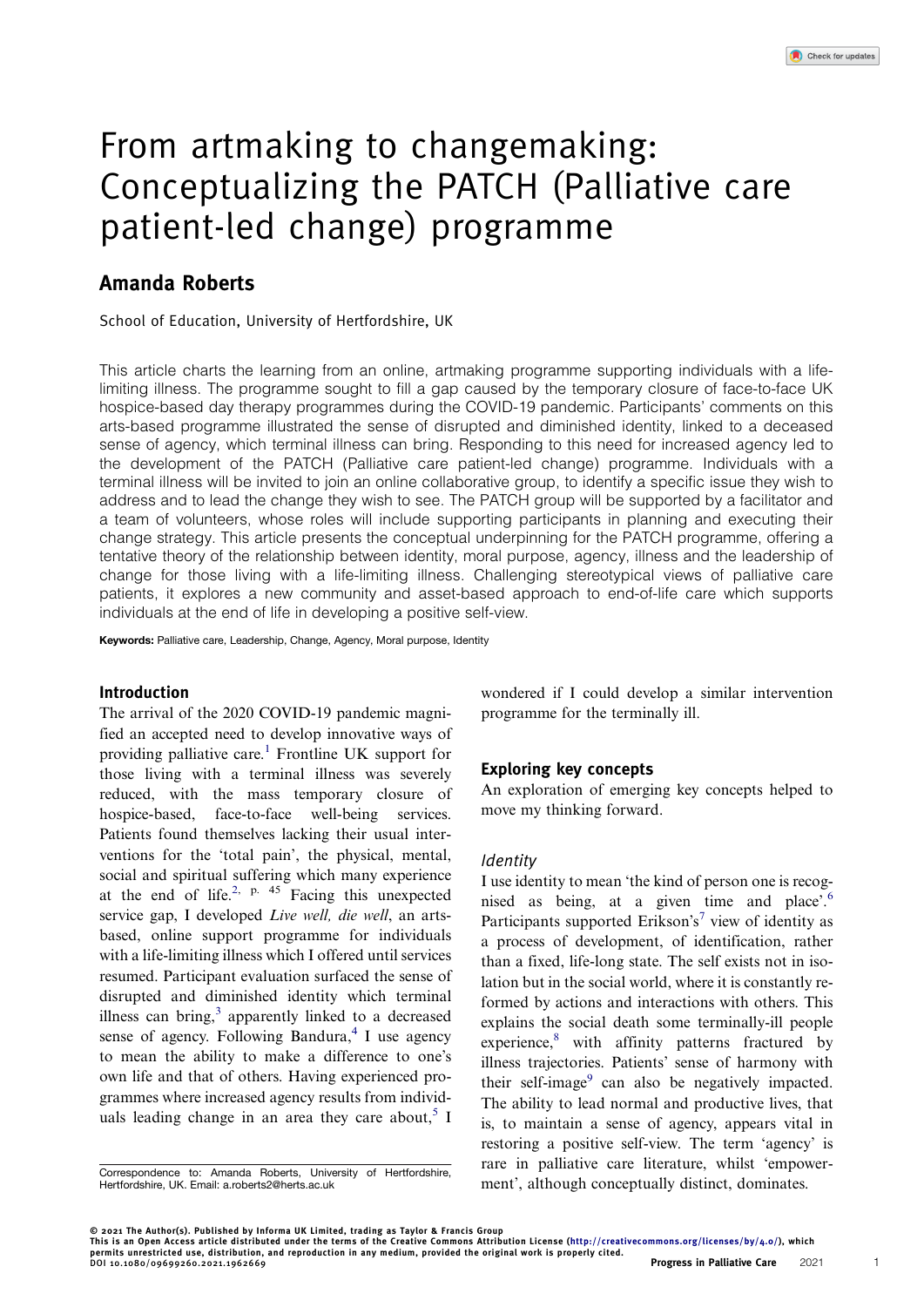#### Empowerment and agency

<span id="page-2-0"></span>Empowerment is defined by World Health Organsiation (WHO) as 'a process through which people gain greater control over decisions and actions affecting their health'. [10](#page-4-9) However, Wakefield et al.'s literature review $\frac{1}{1}$  found little evidence of such empowering activity amongst those with life limiting illness. Moreover, empowerment can be negatively associated with power differentials when enacted by professionals, the 'knowing subjects', whilst patients remain the 'objects' of the medical 'gaze'.<sup>[12](#page-4-11), p. 137</sup> An exploration of the concept of agency is potentially more fruitful.

<span id="page-2-2"></span><span id="page-2-1"></span>Differently explained by social theorists, I use agency to mean human beings' ability to act to change something.<sup>[13](#page-4-12)</sup> For example, a patient may choose to develop a leaflet which suggests ways of talking with family about impending death, thus having a role in changing the dying discourse. However, individuals do not always have free rein to act as they wish. Instead, they are constrained by structures,<sup>[13](#page-4-12)</sup> societal arrangements or dominant ways of thinking which arise from and influence individual action. A patient may be able to develop a leaflet but may not be able to persuade clinicians of its value or access information needed for distribution. They can give the leaflet to people they know but in reality their agency is compromised. Here, structure and agency are imagined as oppositional – structures prevent individuals from effecting desired change. However, we can also draw on struc-tures to support our actions.<sup>[14](#page-4-13)</sup> Archer's<sup>[15](#page-4-14)</sup> discussion of 'the internal conversation' – the self-talk which helps individuals establish a course of action – illustrates how the relationship between structure and agency can be managed to increase individuals' control over their lives.

<span id="page-2-5"></span><span id="page-2-4"></span><span id="page-2-3"></span>A critique of this perspective might focus on the responsibility placed on vulnerable individuals to chart their own course in a complex medical environment. A patient may not be to influence the nature of clinical consultations, for example, where timing, length of consultation and questions asked are predetermined. However, in situations where patients can set the change agenda, much can be achieved. This feeling of playing an active part in shaping own's own world and that of others is key to human flourishing.<sup>[16](#page-4-15)</sup> Maslow<sup>[17](#page-4-16), p. 382</sup> conceptualizes this flourishing as self-actualization, the fulfilment of human potential, proclaiming, 'What a man can be, he must be'. Saunders<sup>[18](#page-4-17)</sup> resolve that a man should be enabled to be himself at the end of life echoes this determination for human fulfilment. Self-actualization could be achieved through individuals with a terminal diagnosis influencing palliative

care policy and practice. This is currently assumed to be achieved through patient and public involvement (PPI) in research.

<span id="page-2-6"></span>Patient and public involvement in research (PPI) PPI initiatives sit on a continuum running from consultation, where patients are asked their views but given no role in decision-making, through collaboration, where patients work as active partners in a project team, to *control*, where patients design, undertake and disseminate the results of a project. $^{19}$  $^{19}$  $^{19}$  Patient involvement at the consultation end the continuum dominates, with many positioned as data-providers or partners, working to pre-set academic or industry agendas.[20](#page-4-19) It is challenging to assert that this satisfies the principle that people who are affected by research have a right to have a say in what and how research is undertaken.<sup>[21](#page-4-20)</sup>

<span id="page-2-9"></span><span id="page-2-8"></span><span id="page-2-7"></span>Collaborative approaches to PPI, at the centre of the continuum, challenge this restricted view, constructing patients as collaborative partners and reviewing traditional, qualification-based power relations.[22](#page-4-21) Researchers move from being producers of findings and recommendations to facilitators of agential action with or by patients, $2<sup>3</sup>$  in project teams underpinned by principles of democracy and mutuality. The legitimacy which patients' lived experience, occupational knowledge and skills can bring is valued and drawn upon. $24$  Participatory action research, for example, offers patients the opportunity to work as co-producers, contributing to agenda setting, service improvement and social change<sup>[25](#page-4-24)</sup> whilst experience-based co-design prioritizes team members' equal involvement in change activities.<sup>[26](#page-4-25)</sup>

<span id="page-2-12"></span><span id="page-2-11"></span><span id="page-2-10"></span>At the far end of the continuum, user-led/controlled research offers patients the opportunity to improve their own lives and contribute to wider social and political change.<sup>27</sup> Here, research is actively controlled by service users, who may also decide to carry out the research themselves[.27](#page-4-26) Whilst not all user-led research offers service-users wholescale control, $^{28}$  $^{28}$  $^{28}$  adhering to the principles of such research – inclusivity, powersharing, valuing all, reciprosity and relationship building – ensures it fulfils its emancipatory aim.

<span id="page-2-14"></span><span id="page-2-13"></span>Unfortunately, there is a reluctance to involve palliative care patients in such research, perhaps due to a lack of confidence about appropriate approaches for this group.<sup>29</sup> Given the challenges of a life-limiting illness, it may seem unnecessary and impractical to move beyond such initiatives as the palliative and end of life care priority setting partnership, which included patients in identifying and prioritizing gaps in current research evidence.<sup>[30](#page-5-0)</sup> Indeed, palliative care patients are often seen as too sick and having too little energy to contribute meaningfully to more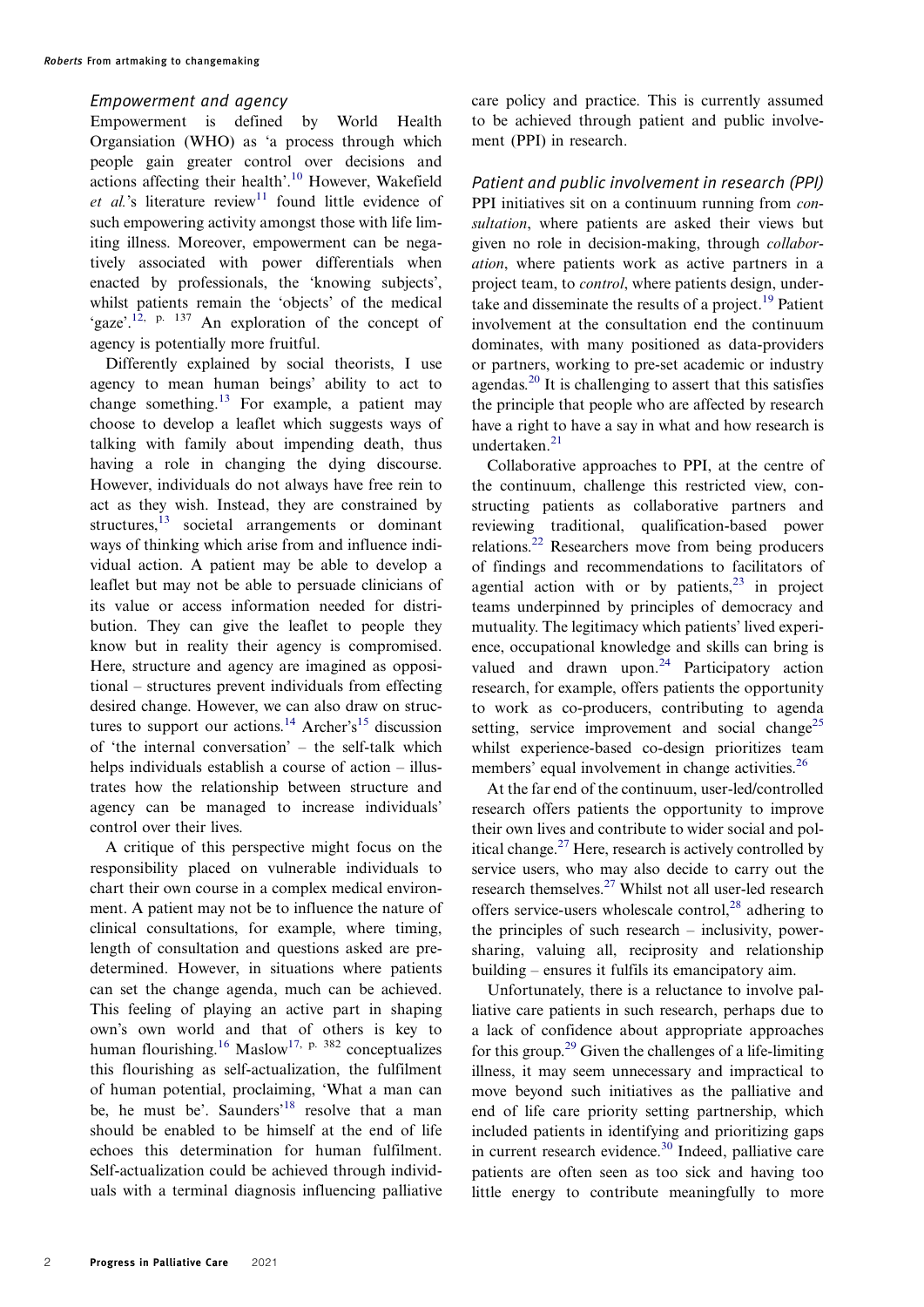<span id="page-3-1"></span>active research practices. $31$  However, the marginalization and diminishing sense of agency which a terminal diagnosis can bring demands a more fundamental reinterpretation of appropriate research roles. A consideration of the nature of research is helpful here.

#### Research and development work

Research can be conceptualized both as the pursuit and production of pure knowledge and as learning with an applied purpose. Pure or basic research is exploratory in nature, motivated by interest, intuition and the desire to develop Mode 1 or scientific knowl-edge.<sup>[32](#page-5-2)</sup> Applied research, alternatively, explores potential solutions to everyday practical problems. It may, for example, lead to a cure for an illness or the development of technologies and to Mode 2 knowledge, with its dialogic, social and application orien-tation.<sup>[32](#page-5-2)</sup> The quest for findings, which someone else will then act on, dominates research. An alternative approach to knowledge development and practice change is development work, 'strategic, focused and deliberate action, intended to bring about improve-ments in professional practice',<sup>[33](#page-5-3), p. 86</sup> arising from an individual's moral purpose.

<span id="page-3-5"></span><span id="page-3-4"></span><span id="page-3-3"></span><span id="page-3-2"></span>Although there is a developing recognition in the health service of the need to empower all staff to lead improvement, this impetus does not seem to include patients[.34](#page-5-4) The adoption of an asset-based approach may reverse this trend however. The term asset-based approach describes community building, focusing on the assets, skills and capacities of individ-uals, rather than needs and deficits.<sup>[35](#page-5-5)</sup> Here, leadership is undertaken by the many, acting together for change $36$  and through such action, being empowered and empowering others.<sup>[35](#page-5-5)</sup> Case study evidence of using this approach in palliative care development is encouraging.[37](#page-5-7) The leadership of development work appears to align with this asset-based approach, offering greater possibilities for individual agency than involvement in research.

#### A conceptual framework

The exploration of concepts above led to the development of this conceptual framework which will be used underpin the development of the palliative care patient-led change (PATCH) programme ([Fig. 1](#page-3-0)).

The framework reader should start from the individual at the centre and move outwards towards the social world in which they sit. Our identity, at the heart of each individual, is unique and shifts over time. Our moral purpose encases our identity, is shaped like it and holds it in place. Thus we do things which support our sense of self and do not do things which challenge it. The two-headed arrows in the framework indicate this mutual influence.

<span id="page-3-0"></span>

Figure 1 The conceptual framework underpinning the PATCH programme.

Moral purpose is both nourished by and nourishes the individual's sense of self. This moral purpose is also a catalyst for our agency – we see something we do not like and are compelled to act to change it. Our illness sits outside of these core features of what makes us the human being we recognize. Illness acts on agency, potentially reducing it, yet agency can also impact on illness, reducing its power to disrupt our identity. Our identity, moral purpose, agency, and health all impact on our ability to lead change. However, our leadership of change equally impacts on these human features, potentially shoring them up and giving us a renewed sense of positive self. We live in a social world in which structures either support or inhibit agential action, where the self is constantly reformed by interactions with others. We must act within this world, and thus change it, to fulfil our moral purpose and develop an identity we both recognize and embrace.

#### Conclusion

This proposed pattern of connections has been used to shape the general outline of the PATCH programme. Individuals with a life limiting illness will be invited to join a facilitated online group, to identify a specific issue they wish to address and to take action which leads to change. However, the centrality of the individual's need for agency, and the honouring of their moral purpose, means the details of this model of patient-led change cannot be set in advance but will be developed collaboratively by a PATCH development team, comprising potential participants, clinicians, facilitators and academics.

It could be argued that individuals with a life-limiting illness have enough challenges without engaging in change leadership. However, the insight, wisdom and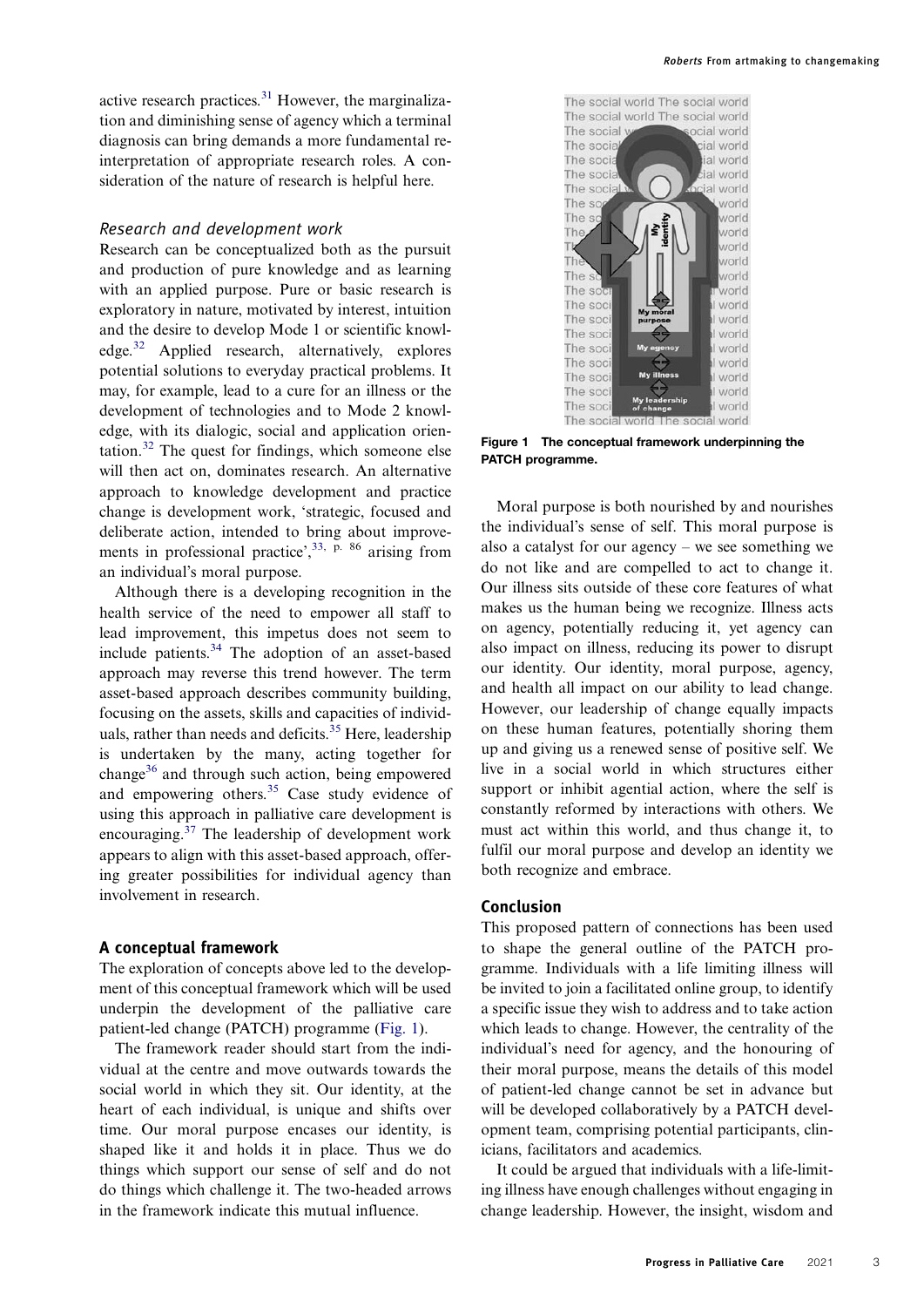<span id="page-4-29"></span>creativity which comes from patients $38$  is needed to enhance service-development. Wohleber et al.'s<sup>[31](#page-5-1)</sup> systematic review underlines palliative care patients' enthusiasm for involvement, with motivational factors including the opportunity to help others, improve their own well-being, and meet those in a similar situation. Adherence to the 'Declaration of Helsinki' set of ethical principles, adopted by the World Medical Association,<sup>[39](#page-5-9)</sup> would ensure the prioritization of participant wellbeing.

<span id="page-4-31"></span><span id="page-4-30"></span>The need to increase the reach of palliative care through a community-led approach<sup>40</sup> is long acknowledged. However, the imperative is now urgent, due to the acknowledged difficulties of sustaining a healthcare model focused on disease management. Instead, the NHS is urged to become part of a larger, 'upstream-focused, health and resilience support system'. [41](#page-5-11) Facilitating palliative care patients to be part of this solution challenges stereotypical views of the dying, enabling individuals to change things around them and, perhaps, themselves. This assetbased approach to individual and societal change underpins the PATCH programme and will continue to guide the development of its principles and practice.

#### Disclaimer statements

Contributors None.

Funding None.

Conflicts of interest None.

Ethics approval None.

#### Notes on contributor

Following a career in secondary school education, Amanda Roberts has held a variety of roles at the University of Hertfordshire, developing her expertise in diverse areas such as quality assurance and curriculum design. A period of volunteering in a local hospice led to a new interest in palliative care. Her recent research explores how to support the development of agential leadership and positive self-image in those with a life-limiting illness.

#### References

- <span id="page-4-0"></span>1 Byock I. Completing the continuum of cancer care: integrating life-prolongation and palliation. CA Cancer J Clin [2000](#page-1-0);50(2): 123–32.
- <span id="page-4-1"></span>2 Saunders C, Baines M, Dunlop R. Living with dying. A guide to palliative care. 3rd ed. Oxford: Oxford University Press; [1995.](#page-1-1)
- <span id="page-4-2"></span>3 Exley C, Letherby G. Managing a disrupted lifecourse: issues of identity and emotion work. Health [2001](#page-1-2);5(1):112–132.
- <span id="page-4-3"></span>4 Bandura A. Human agency in social cognitive theory. Am Psychol [1989;](#page-1-3)44(9):1175–1184.
- <span id="page-4-4"></span>5 Frost D. Teacher-led development work: a methodology for building professional knowledge, HertsCam Occasional Papers, HertsCam Publications; 2013. Available from [www.](http://www.hertscam.org.uk) [hertscam.org.uk](http://www.hertscam.org.uk).
- <span id="page-4-5"></span>6 Gee J. Identity as an analytic lens for research in education. Rev Res Educ [2001](#page-1-4);25:99–125.
- <span id="page-4-6"></span>7 Erikson E. "Identity crisis" in perspective. In: E Erikson, (ed.) Life history and the historical moment. New York: Norton; [1975.](#page-1-5)
- <span id="page-4-8"></span><span id="page-4-7"></span>8 Lawton J. The dying process. London: Routledge; [2000](#page-1-6).
- 9 Carlander I, Ternestedt M, Sahlberg-Blom E, Hellström I, Sandberg J. Four aspects of self-image close to death at home. Int J Qual Stud Health Well-being [2011;](#page-1-7)6(2):5931. [cited 2021 May 5]. Available from [https://www.tandfonline.com/doi/full/](https://www.tandfonline.com/doi/full/10.3402/qhw.v6i2.5931) [10.3402/qhw.v6i2.5931.](https://www.tandfonline.com/doi/full/10.3402/qhw.v6i2.5931)
- <span id="page-4-9"></span>10 World Health Organisation (WHO). WHO guidelines on hand hygiene in health care: first global patient safety challenge. Clean care is safer care; 2009 [cited 2021 Feb 20]. Available from [https://www.ncbi.nlm.nih.gov/books/](https://www.ncbi.nlm.nih.gov/books/NBK144022/) [NBK144022/.](https://www.ncbi.nlm.nih.gov/books/NBK144022/)
- <span id="page-4-10"></span>11 Wakefield D, Bayly J, Selman L, Firth A, Higginson I, Murtagh F. Patient empowerment, what does it mean for adults in the advanced stages of a life-limiting illness: A systematic review using critical interpretive synthesis. Palliat Med [2018](#page-2-0);32(8): 1288–1304.
- <span id="page-4-11"></span>12 Foucault M. The birth of the clinic: an archeology of medical perception. New York: Random House; [1973.](#page-2-1)
- <span id="page-4-12"></span>Giddens A. The constitution of society. Cambridge: Polity Press; [1984](#page-2-2).
- <span id="page-4-13"></span>14 Bourdieu P. The forms of capital. In: J Richardson (ed.) Handbook of theory and research for the sociology of education. New York: Greenwood; [1986](#page-2-3). p. 241–58.
- <span id="page-4-14"></span>15 Archer M. Structure, agency and the internal conversation. Cambridge: Cambridge University Press; [2003.](#page-2-3)
- <span id="page-4-15"></span>16 McArthur J. Reconsidering the social and economic purposes of higher education. High Educ Res Dev [2011;](#page-2-4)30(6):737–749.
- <span id="page-4-16"></span>17 Maslow A. A theory of human motivation. Psychol Rev [1943;](#page-2-4)50:370–396.
- <span id="page-4-17"></span>18 Saunders C. Watch with me. Inspiration for a life in hospice care. Lancaster: Observatory Publications; [2005.](#page-2-5)
- <span id="page-4-18"></span>19 Merrow E, Cotterell P, Robert G, Grocott P, Ross F. Mechanisms can help to use patients' experiences of chronic disease in research and practice: an interpretive synthesis. J Clin Epidemiol [2013;](#page-2-6)66:856–864.
- <span id="page-4-19"></span>20 Mader LB, Harris T, Kläger S, Wilkinson IB, Hiemstral TF. Inverting the patient involvement paradigm: defining patient led research. Res Involv Engagem [2018](#page-2-7);4:21–28.
- <span id="page-4-20"></span>21 National Institute for Health Care Excellence (NICE). Patient and public involvement policy; 2013 [cited 2021 Feb 25]. Patient and public involvement policy | Public Involvement Programme | Public involvement | NICE and the public | NICE Communities | About | NICE.
- <span id="page-4-21"></span>22 Beresford P. From 'other' to involved: user involvement in research: an emerging paradigm. Nordic Soc Work Res [2013;](#page-2-8)3 (2):139–148.
- <span id="page-4-22"></span>23 Willis P, Almack K, Hafford-Letchfield T, Simpson P, Billings B, Mall N. Turning the co-production corner: methodological reflections from an action research project to promote LGBT inclusion in care homes for older people. Int J Environ Res Public Health [2018;](#page-2-9)15(4):695.
- <span id="page-4-23"></span>24 Barker J, Moule P, Evans D, Phillips W, Leggett N. Developing a typology of the roles public contributors undertake to establish legitimacy: a longitudinal spaces study of patient and public involvement in a health network. BMJ Open [2020](#page-2-10) [cited 2021 Feb 24]. Available from [https://bmjopen.bmj.com/](https://bmjopen.bmj.com/content/10/5e033370) [content/10/5e033370.](https://bmjopen.bmj.com/content/10/5e033370)
- <span id="page-4-24"></span>25 Etgar M. A descriptive model of the consumer co-production process. J Acad Mark Sci [2008](#page-2-11);36:97–108.
- <span id="page-4-25"></span>26 Blackwell R, Lowton K, Robert G, Grudzen C, Grocott P. Using experience-based codesign with older patients, their families and staff to improve palliative care experiences in the emergency department: A reflective critique on the process and outcomes. Int J Nurs Stud [2017;](#page-2-12)68:83–94.
- <span id="page-4-26"></span>27 Turner M, Beresford P. User controlled research: its meanings and potential; 2005 [cited 2021 Feb 25]. Available from [https://](https://www.invo.org.uk/posttypepublication/user-controlled-research-its-meanings-and-potential/) [www.invo.org.uk/posttypepublication/user-controlled-research](https://www.invo.org.uk/posttypepublication/user-controlled-research-its-meanings-and-potential/)[its-meanings-and-potential/](https://www.invo.org.uk/posttypepublication/user-controlled-research-its-meanings-and-potential/)
- <span id="page-4-27"></span>28 Faulkner A. Changing our worlds: examples of user-controlled research in action; 2010 [cited 2021 Jan 20]. Available from [www.invo.org.uk/wp-content/uploads/2011/09/](http://www.invo.org.uk/wp-content/uploads/2011/09/involvechangingourworlds2010pdf) [involvechangingourworlds2010pdf](http://www.invo.org.uk/wp-content/uploads/2011/09/involvechangingourworlds2010pdf)
- <span id="page-4-28"></span>29 Johnson H, Ogden M, Brighton LJ, Etkind SN, Oluyase AO, Chukwusa E, Yu P, de Wolf-Linder S, Smith P, Baliey S, Koffman J, Evans CJ. Patient and public involvement in palliative care research: what works, and why? A qualitative evaluation. Palliat Med [2021](#page-2-13);35(1):151–160.